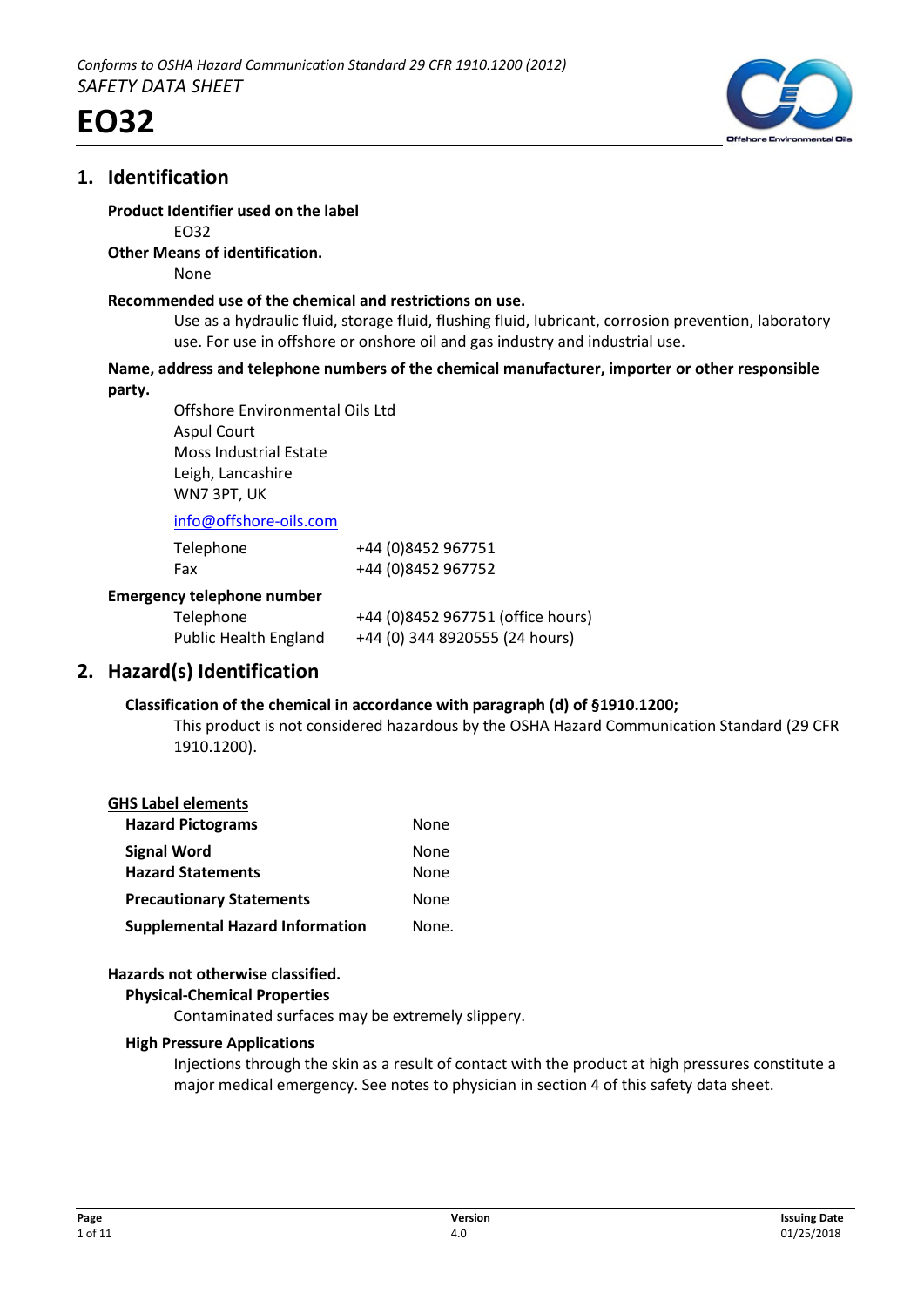

# **3. Composition / Information On Ingredients**

# **Mixture**

There are no components in this mixture which within the current knowledge of the supplier and in the concentrations applicable, are classified as hazardous to either health or the environment and hence do not require to be reported in this section.

None of the components currently have occupational exposure limits. Control parameters are listed in section 8.

# **4. First Aid Measures**

# **Description of first aid measures**

# **General Advice**

Seek medical advice if irritation or symptoms persist and show this safety data sheet.

#### **Skin contact**

Wash off immediately with plenty of soap and water. Remove contaminated clothing. Seek medical attention if irritation or symptoms persist.

#### **Eye contact**

Rinse immediately with plenty of water for 15 minutes holding the eyelids open. Seek medical attention if irritation or symptoms persist.

#### **Inhalation**

Move the exposed person to fresh air.

#### **Ingestion**

DO NOT INDUCE VOMITING. Never give anything to an unconscious person. If swallowed, seek medical advice immediately and show this container or label.

#### **Protection of First Aiders**

No action should be taken without suitable training or which involves any personal risk.

#### **Most important symptoms and effects, both acute and delayed.**

See section 11 for detailed information on health effects and symptoms.

# **Indication of any immediate medical attention and special treatment needed**

If swallowed, seek medical advice immediately and show this container or label.

# **High Pressure Applications**

Injections through the skin due to contact with the product at high pressure constitute a major medical emergency. Injuries may not appear serious immediately, but within a few hours tissue can become discoloured, swollen, and painful with extensive subcutaneous necrosis. Surgical exploration should be undertaken without delay. Extensive and thorough debridement of the wound and underlying tissue is necessary to minimise tissue loss and to limit or prevent permanent damage. It should be noted that high pressure may force the product a considerable distance along tissue planes.

# **5. Fire Fighting Measures**

# **Extinguishing media**

# **Suitable extinguishing media**

Use extinguishing media appropriate to the surrounding fire conditions: Carbon Dioxide (CO2), dry chemical, foam, water fog.

# **Unsuitable extinguishing media**

Do not use solid water stream as it may scatter and spread fire.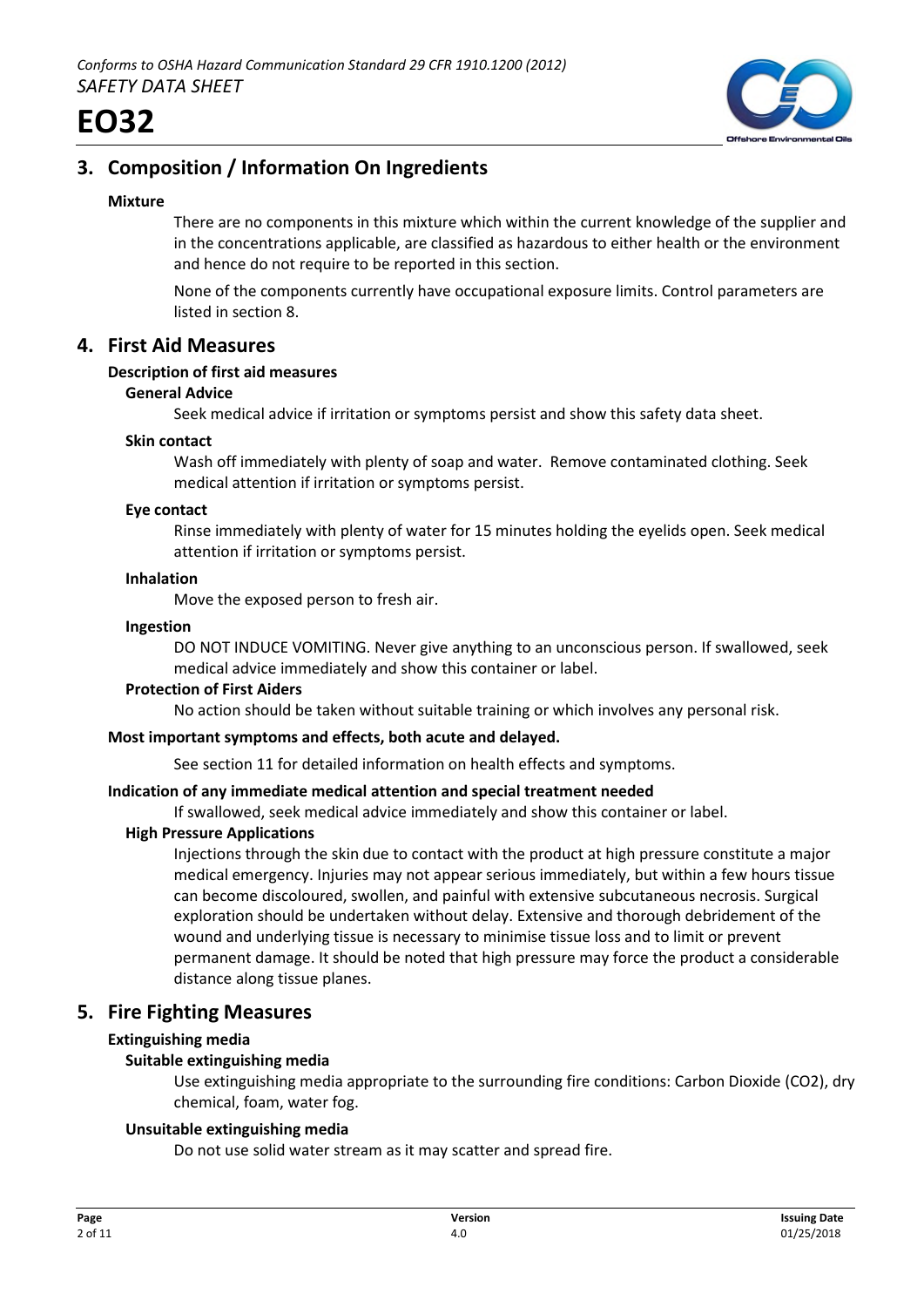



#### **Special Hazards arising from the chemical. Hazardous Combustion Products**

Burning produces irritating, toxic and obnoxious fumes including carbon, phosphorous and sulphur oxides.

# **Special Protective Equipment and precautions for fire-fighters.**

Promptly isolate the scene by removing all persons from the incidents vicinity if there is a fire, No action should be taken involving personal risk or without suitable training. Use water spray to cool unopened containers.

Fire fighters should wear appropriate protective equipment and self-contained breathing apparatus (SCBA) with a full face piece operating in positive pressure mode and full turnout gear.

# **6. Accidental Release Measures**

# **Personal precautions, protective equipment and emergency procedures**

# **For Non-Emergency Personnel**

Contact emergency personnel. No action should be taken without suitable training or involving personal risk. Evacuate surrounding areas and keep unnecessary and unprotected personnel from entering. Ensure adequate ventilation of the working area. Wear suitable protective equipment. Contaminated surfaces will be extremely slippery. Remove all sources of ignition. Do not breathe vapour or mist. Do not touch or walk through spilt material.

# **For Emergency Responders**

Wear a suitable chemical protective suit, gloves and chemical boots. See also information in "For non-emergency personnel".

# **Environmental precautions**

Avoid dispersal of spilt and runoff and contact with soil, drains, sewers or waterways. Prevent further spillage if safe. Inform the relevant authorities if the product has caused environmental pollution (sewers, waterways, soil).

# **Methods and material for containment and cleaning up**

# **Small Spill**

Stop leak if possible without risk. Move containers from the spill area. Absorb with inert, absorbent material, transfer to suitable, labelled containers for disposal. Dispose of via a licensed water disposal contractor.

# **Large Spill**

Contact emergency personnel immediately. Stop leak if possible without risk. Move containers from the spill area. Approach release from upwind. Prevent entry into sewers, water courses, basements and confined areas. Collect and contain spillage with non-combustible, absorbent material e.g. sand, earth, vermiculite or diatomaceous earth and transfer to suitable, labelled containers for disposal. Dispose of via a licensed water disposal contractor.

# **Reference to other sections**

For personal protective equipment refer to Section 8.

For disposal refer to Section 13.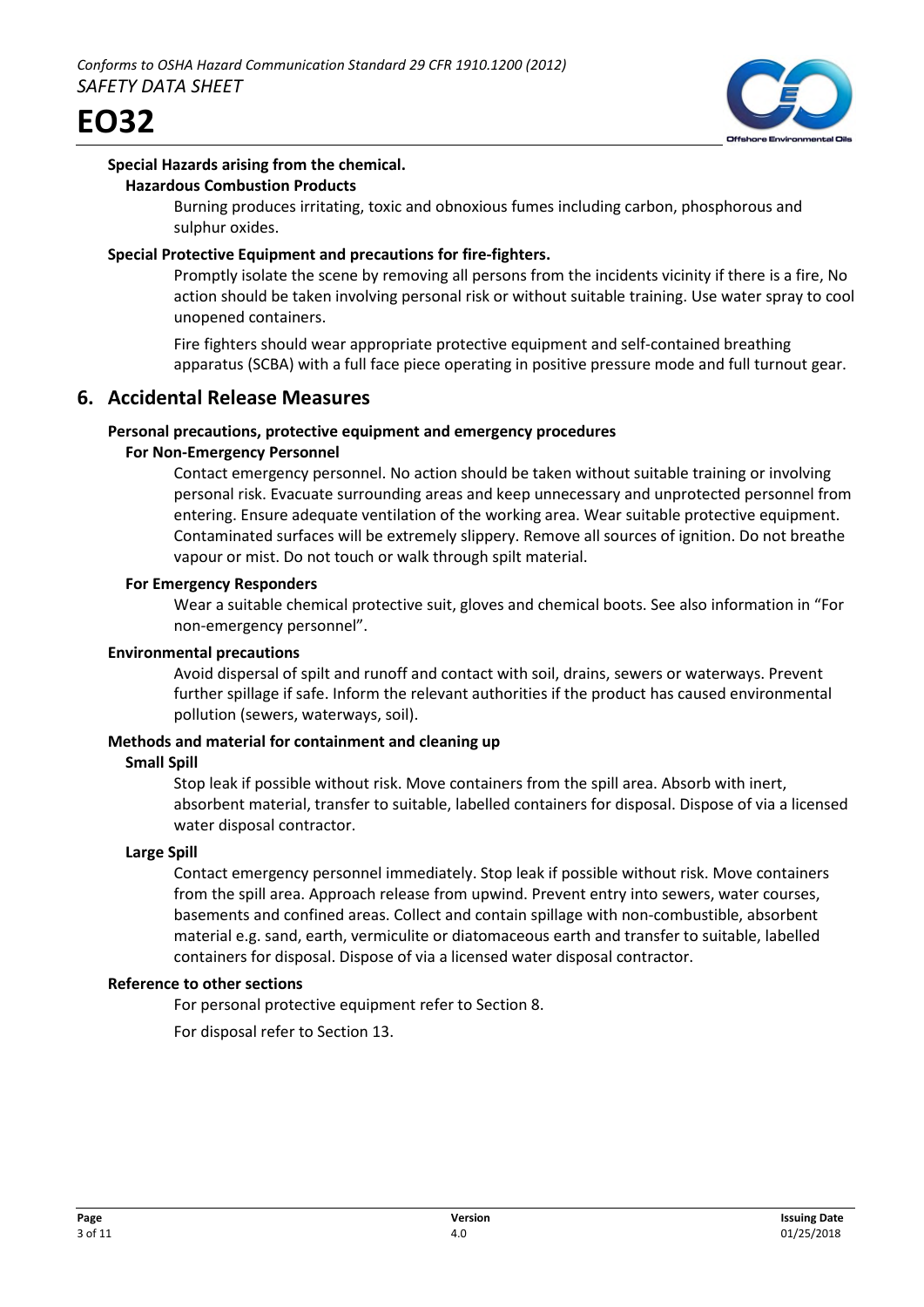



# **7. Handling And Storage**

# **Precautions for safe handling**

# **Advice for safe handling**

Wear suitable personal protective equipment. Avoid contact with eyes and skin and clothing. Avoid breathing vapours or spray mist. Keep in the original container or an approved alternative made from a compatible material and keep tightly closed when not in use. Do not reuse containers.

# **Advice on General Occupational Hygiene**

Smoking, eating and drinking should be prohibited in areas where this material is handled, stored or processed. Wash thoroughly after use. Contaminated clothing and personal protective equipment should be removed before entering eating areas. Ensure that eyewash stations and chemical safety showers are close to the working location.

# **Conditions for safe storage, including incompatibilities**

Store in correctly labelled containers. Store in a cool, dry, well-ventilated area away from heat and direct sunlight. Keep containers tightly closed until ready for use. Where possible, design the installations in order to avoid accidental emissions of product (due to seal breakage, for example) onto hot casings or electrical contacts. Protect from moisture and frost. Store in accordance with local regulations, away from incompatible materials (see section 10).

# **Specific end uses**

Refer to section 1 and exposure scenarios in annex if applicable.

# **8. Exposure Controls / Personal Protection**

# **Control Parameters**

None of the components currently have workplace exposure limits listed in the OSHA Permissible Exposure Limits (PEL) or American Conference of Government Industrial Hygienists (ACGIH) Threshold Limit Vales (TLV)

# **Derived No effect Level**

No DELs available.

# **Predicated No effect Concentration**

No PNECs available.

# **Appropriate Engineering Controls**

Activities involving chemicals should be assessed for their risk to health, to ensure exposure are adequately controlled. Personal protective equipment should be considered after other engineering control measures have been suitably evaluated. Personal protective equipment should conform to the appropriate standards, be kept in good condition and correctly maintained and be suitable for use. Your supplier of personal protective equipment should be consulted for advice on selection and appropriate standards. For further information your national organisation for standards should be contacted.

# **Environmental exposure controls.**

Emission from ventilation or work process equipment should be checked to ensure they comply with the requirements of environmental protection legislation. In some cases, fume scrubbers filters or engineering modifications to the process equipment will be necessary to reduce emissions to acceptable levels below their respective threshold limit value.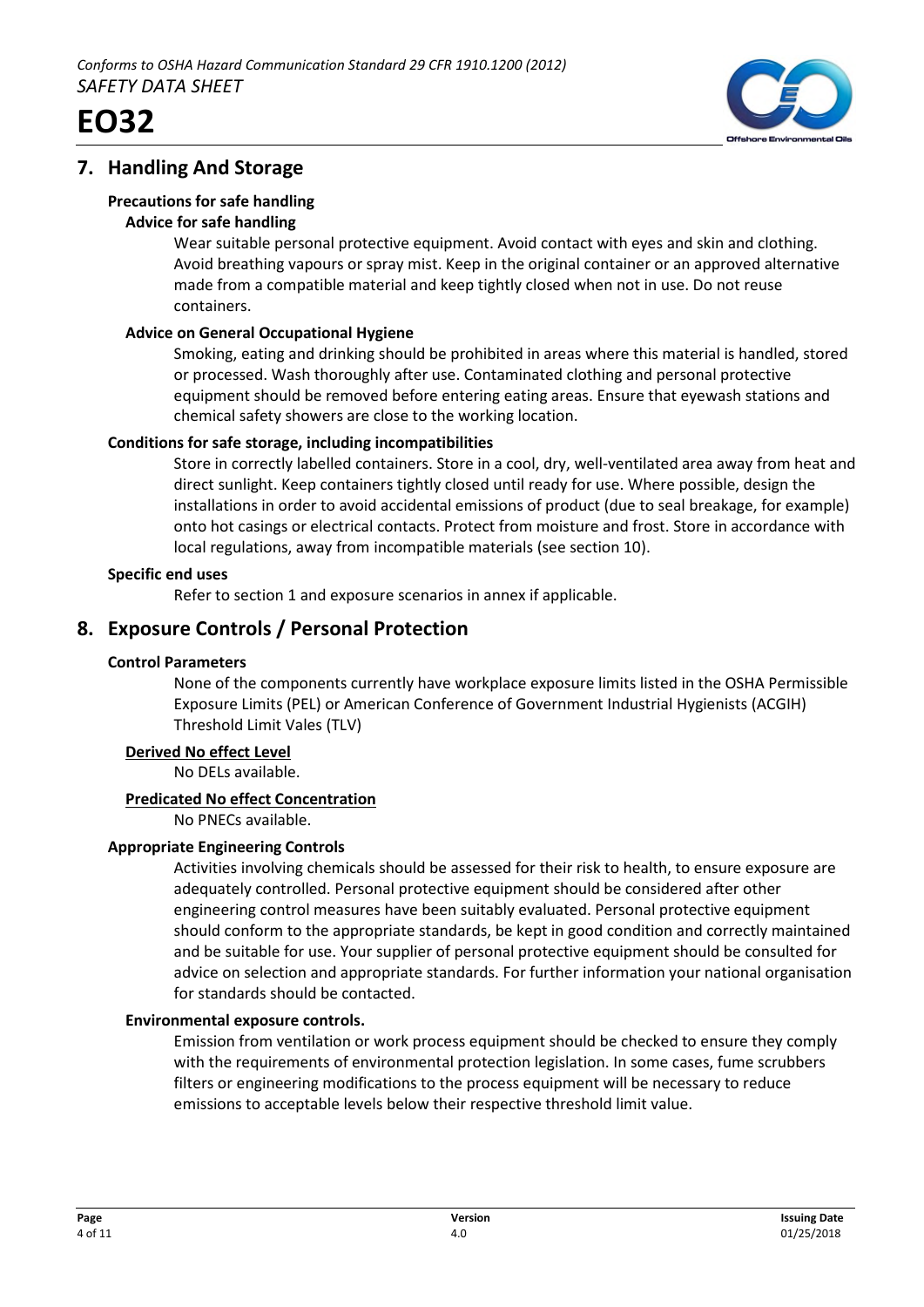



# **Individual Protection Measures such as personal protective equipment.**

#### **Eye / Face Protection**

Safety glasses with side shields are considered minimum protection.

#### **Respiratory protection**

Not normally required where there is adequate ventilation to control exposure. In case of insufficient ventilation, use suitable respiratory equipment.

# **Skin Protection**

#### **Hand protection**

Wear chemical resistant gloves. Nitrile gloves with a minimum thickness of 0.4mm are recommended. Most gloves provide only a short time of protection before they should be discarded and replaced. Gloves should be chosen in consultation with the supplier / manufacturer and with a full assessment of the working conditions. This information does not replace suitability tests since glove protection varies depending on the conditions under which the product is used.

#### **Body Protection**

Use of protective clothing is good industrial practice. Personal protective equipment for the body should be selected based on the task being performed. Cotton or polyester/cotton overalls will only provide protection against light superficial contamination that does not soak through to the skin. Overalls should be washed regularly. When the risk of exposure is high (e.g. if cleaning spillages or when at risk of splashing), chemical resistant aprons and or imperious chemical suits and boots will be required.

# **Thermal hazards.**

May cause thermal burns. Combustion produces irritating, toxic and obnoxious fumes including carbon, sulphur and nitrogen oxides.

# **9. Physical And Chemical Properties**

# **Information on basic physical and chemical properties**

| (a) Appearance                              | Liquid                         |
|---------------------------------------------|--------------------------------|
| (b) Odour                                   | <b>Bland</b>                   |
| (c) Odour Threshold                         | No data available              |
| $(d)$ pH                                    | Not applicable                 |
| (e) Melting / freezing point                | $< -30^{\circ}$ C              |
| (f) Initial boiling point and boiling range | No data available              |
| (g) Flash Point                             | >200 °C                        |
| (h) Evaporation rate                        | Below 110 kPa (1.1 Bar)        |
| (i) Flammability (solid, gas)               | No data available              |
| (j) Upper / Lower Explosion Limit           | No data available              |
| (k) Vapour Pressure                         | No data available              |
| (I) Vapour density                          | No data available              |
| (m) Relative density                        | 0.95 gcm <sup>-3</sup> @ 20 °C |
| (n) Water solubility                        | Insoluble                      |
| (o) Partition coefficient                   | Not suitable for measurement   |
| n-octanol / water                           |                                |
| (p) Auto ignition temperature.              | No data available              |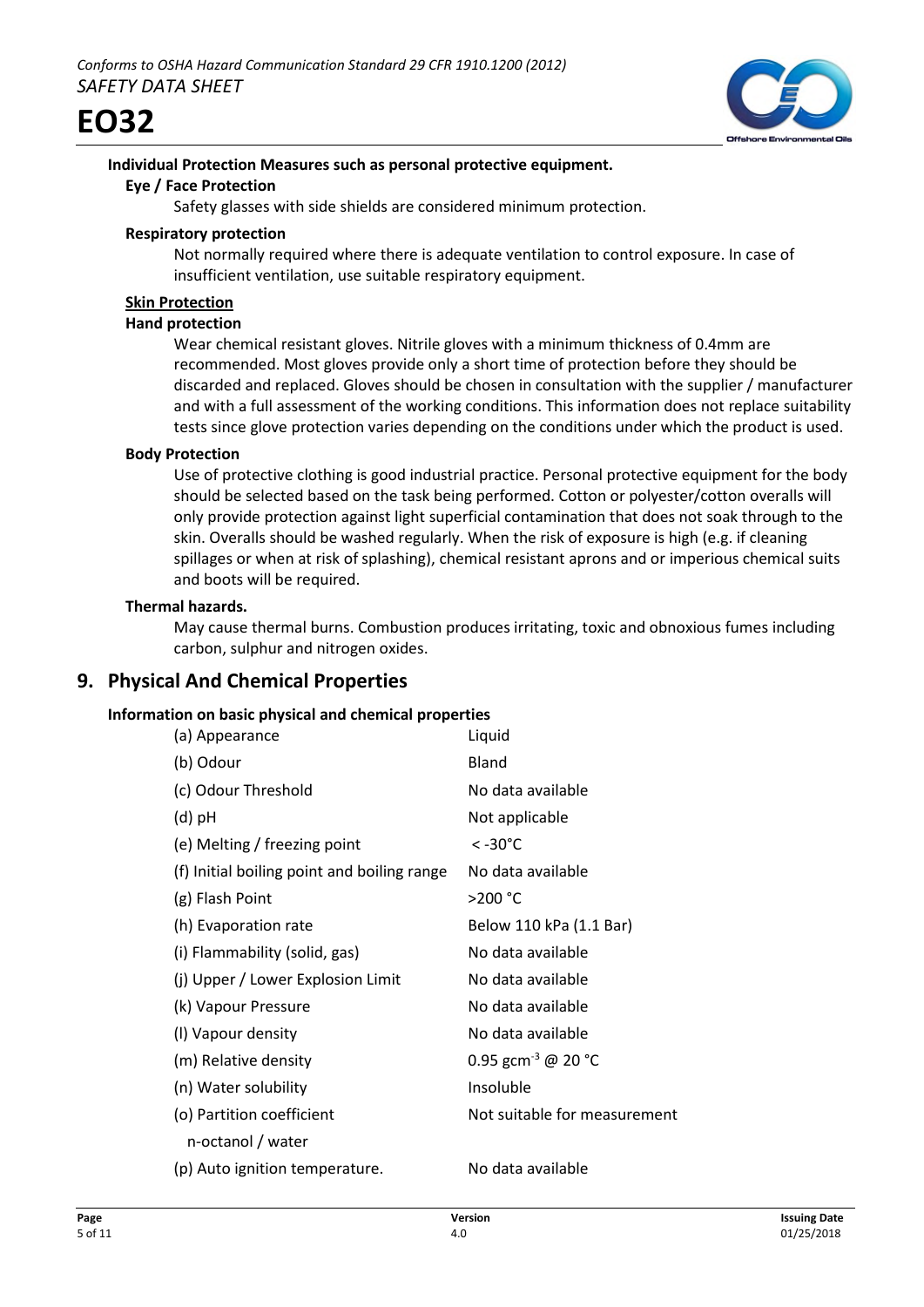- (g) Decomposition temperature No data available
- 
- (s) Explosive properties No data available
- (t) Oxidising properties No data available
- (t) Oxidising properties No data available

#### **Other information**

No additional information.

# **10. Stability And Reactivity**

#### **Reactivity**

No data available.

#### **Chemical Stability**

Stable under normal operating conditions.

# **Possibility of hazardous reactions**

None expected under normal operating conditions.

#### **Conditions to avoid**

No specific data.

**Incompatible materials**

No data available.

#### **Hazardous decomposition products**

Stable under normal conditions. Decomposition products may include carbon, phosphorous and sulphur oxides.

# **11. Toxicological Information**

#### **Information on toxicological effects**

**Information on likely routes of exposure** Routes of anticipated entry: Inhalation, Dermal.

| <b>Product Information</b>                                                               |                                                   |
|------------------------------------------------------------------------------------------|---------------------------------------------------|
| <b>Potential Acute Health Effects</b>                                                    |                                                   |
| <b>Inhalation</b>                                                                        | No known significant effects or critical hazards. |
| <b>Skin Contact</b>                                                                      | No known significant effects or critical hazards. |
| <b>Eye Contact</b>                                                                       | No known significant effects or critical hazards. |
| Ingestion                                                                                | No known significant effects or critical hazards. |
|                                                                                          |                                                   |
| Symptoms related to the physical, chemical and toxicological characteristics             |                                                   |
| <b>Inhalation</b>                                                                        | No known significant effects or critical hazards. |
| <b>Skin Contact</b>                                                                      | No known significant effects or critical hazards. |
| <b>Eye Contact</b>                                                                       | No known significant effects or critical hazards. |
| Ingestion                                                                                | No known significant effects or critical hazards. |
|                                                                                          |                                                   |
| Delayed and immediate effects and also chronic effects from short and long term exposure |                                                   |
| <b>Inhalation</b>                                                                        | No known significant effects or critical hazards. |
| <b>Skin Contact</b>                                                                      | No known significant effects or critical hazards. |
| <b>Eye Contact</b>                                                                       | No known significant effects or critical hazards. |
| Ingestion                                                                                | No known significant effects or critical hazards. |
|                                                                                          |                                                   |



(r) Viscosity 32 cst @ 40 °C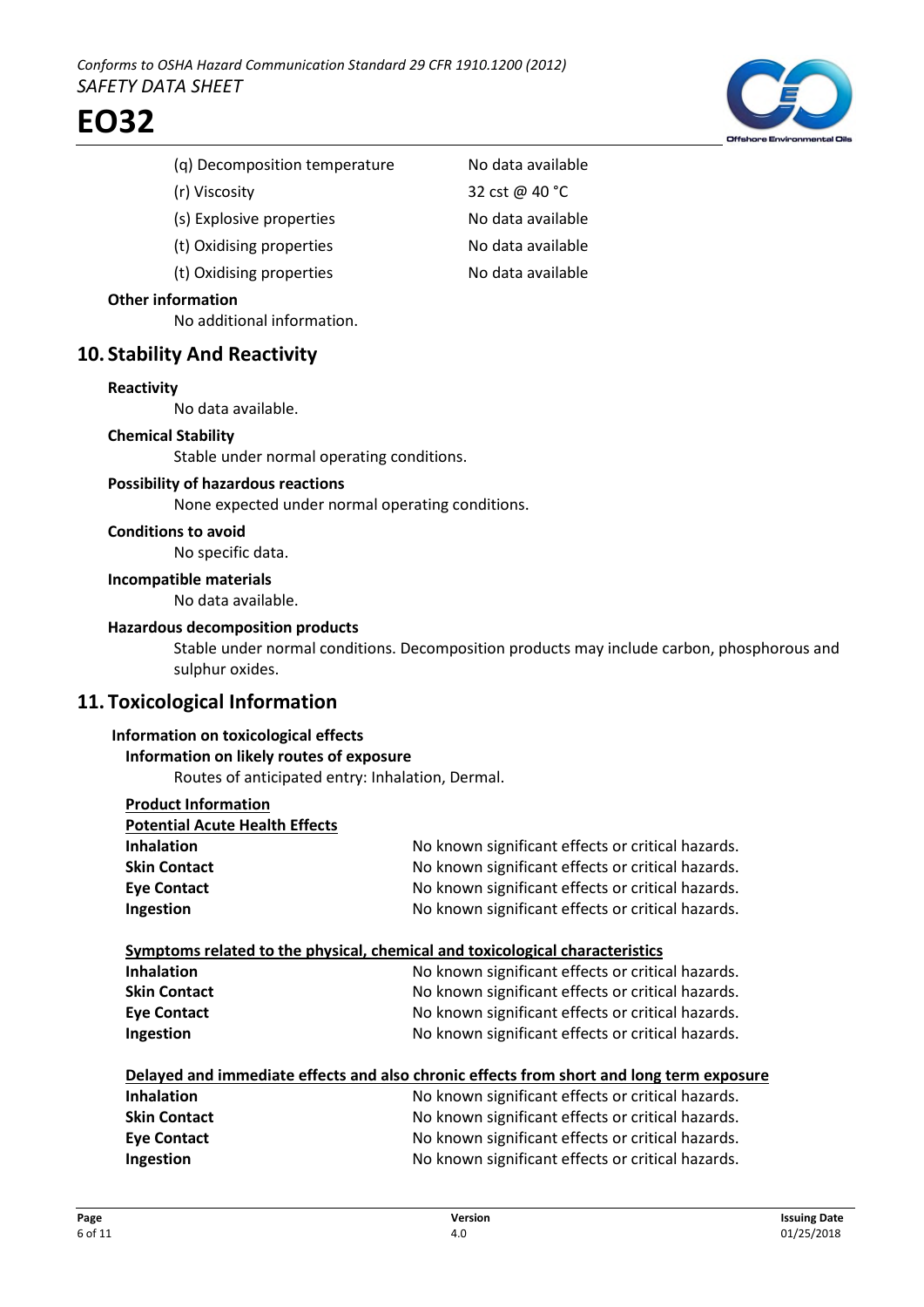

#### **Potential Chronic Health Effects**

**Single Exposure Repeated Exposure**

**General General No known significant effects or critical hazards. Carcinogenicity No known significant effects or critical hazards. Mutagenicity** Mutagenicity Mutagenicity No known significant effects or critical hazards. **Developmental effects** No known significant effects or critical hazards. **Fertility effects** The Superson No known significant effects or critical hazards. **Acute Toxicity No known significant effects or critical hazards. Skin Corrosion / Irritation** No known significant effects or critical hazards. **Serious Eye-Damage / Irritation** No known significant effects or critical hazards. **Respiratory or skin sensitisation** No known significant effects or critical hazards. **Germ Cell Mutagenicity** No known significant effects or critical hazards. **Carcinogenicity No known significant effects or critical hazards. Reproductive Toxicity** No known significant effects or critical hazards. **Target Organ effects (STOT) – No known significant effects or critical hazards.** 

**Target Organ effects (STOT) – No known significant effects or critical hazards.** 

**Aspiration Hazard** No known significant effects or critical hazards.

#### **Numerical measures of toxicity.**

**Acute Toxicity Estimates.**

Not available.

**The mixture contains no components which are listed in the National Toxicology Program (NTP) Report on Carcinogens (latest edition) or has been found to be a potential carcinogen in the International Agency for Research on Cancer (IARC) Monographs (latest edition), or by OSHA.**

# **12. Ecological Information**

#### **Ecotoxicity**

All components are classified as non hazardous for the environment.

# **Persistence and degradability**

All components are readily biodegradable.

# **Bioaccumulative potential**

All components are not considered bioaccumulative.

# **Mobility in soil**

**Soil / Water partition coefficient (K<sub>oc</sub>)** Not Available. **Mobility** Not Available.

# **Results of PBT and vPvB assessment**

All components are not considered to be PBT or vPvB.

# **Other adverse effects**

No known significant effects or critical hazards.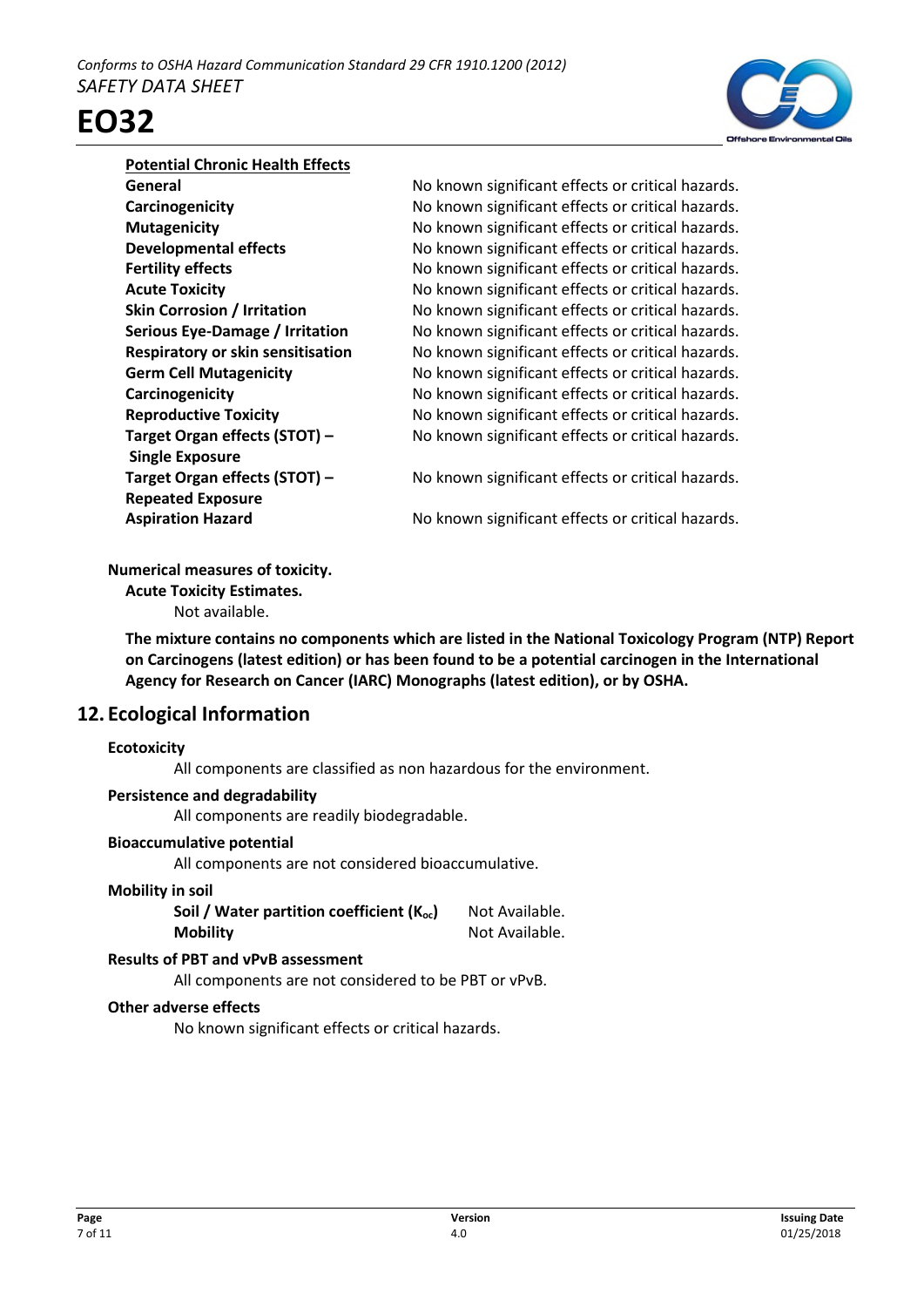



# **13.Disposal Considerations**

#### **Waste Disposal.**

The generation of waste should be avoided or minimised when possible. Disposal of surplus and non-recyclable products should be undertaken via a licensed waste disposal contactor. Significant quantities of waste product residues should be not be disposed of via the foul sewer. Disposal of this product, solutions and any by-products should at all times comply with the requirements of environmental protection and waste disposal legislation and any regional local authority requirements.

Empty containers completely. Retain label(s) on container. Dispose of through a licensed disposal. Where possible recycling is preferred to disposal or incineration. Empty containers or liners may retain some product residues. Avoid dispersal of spilled material and runoff and contact with soil, waterways, drains and sewers.

# **14. Transport Information**

| <b>UN Number</b>                    | Not regulated under DOT, TDG, IMDG or IATA. |
|-------------------------------------|---------------------------------------------|
| <b>UN Proper Shipping Name</b>      | Not regulated under DOT, TDG, IMDG or IATA. |
| <b>Transport hazard class(es)</b>   | Not regulated under DOT, TDG, IMDG or IATA. |
| Packing group                       | Not regulated under DOT, TDG, IMDG or IATA. |
| <b>Environmental hazards</b>        | Not hazardous.                              |
| <b>Special Precautions for user</b> | None.                                       |
| Transport in bulk according to      | Not regulated.                              |
| Annex II of MARPOL73/78 and         |                                             |
| the IBC Code                        |                                             |

# **15.Regulatory Information**

**Safety health and environmental regulations specific for the product in question. HCS Classification**

Not classified as hazardous.

# **OSHA Specifically regulated substances.**

Not applicable to the mixture or its components.

#### **U.S. Federal regulations EPCRA/SARA Right to Know**

**United States inventory (TSCA 8b)**

All components are listed.

- **SARA 302/304/311/312 extremely hazardous substances** No products were found.
- **SARA 302/304 emergency planning and notification** No products were found.
- **SARA 302/304/311/312 hazardous chemicals**

No products were found.

# **SARA 311/312 SDS**

No Products were found.

**Clean Water Act (CWA) 307**

No products were found.

# **Clean Water Act (CWA) 311**

No products were found.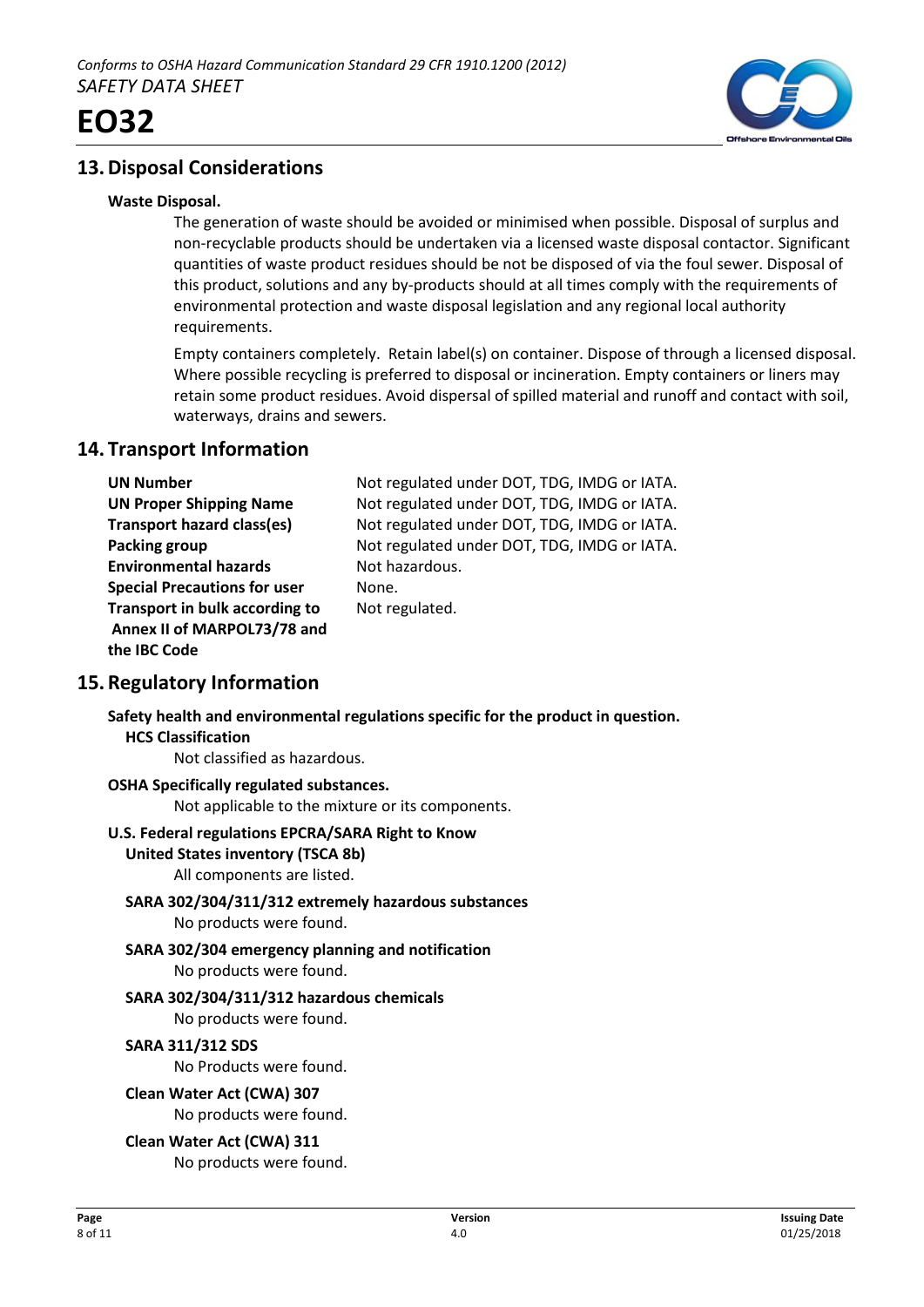

# **Clean Air Act (CAA) 112 accidental release prevention** No products were found.

- **Clean Air Act (CAA) 112 regulated flammable substances** No products were found.
- **Clean Air Act (CAA) 112 regulated toxic substances** No products were found.
- **SARA 313 Form R Reporting requirements** This product does not contain any hazardous ingredients at or above regulated thresholds.

# **SARA 313 Form R – Supplier Notification**

This product does not contain any hazardous ingredients at or above regulated thresholds.

SARA 313 notifications must not be detached from the SDS and any copying and redistribution of the SDS shall include copying and redistribution of the notice attached to copies of the SDS subsequently redistributed.

### **State regulations**

#### **Connecticut Carcinogen Reporting**

None of the components are listed.

### **Connecticut Hazardous Material Survey**

None of the components are listed.

#### **Florida substances**

None of the components are listed.

#### **Illinois Chemical Safety Act**

None of the components are listed.

# **Illinois Toxic Substances Disclosure to Employee Act**

None of the components are listed.

#### **Louisiana Reporting**

None of the components are listed.

#### **Louisiana Spill**

None of the components are listed.

#### **Massachusetts Spill**

None of the components are listed.

#### **Massachusetts Substances**

None of the components are listed

#### **Michigan Critical Material**

None of the components are listed.

#### **Minnesota Hazardous Substances**

None of the components are listed.

#### **New Jersey Hazardous Substances**

None of the components are listed

#### **New Jersey Spill**

None of the components are listed.

# **New Jersey Toxic Catastrophe Prevention Act**

None of the components are listed.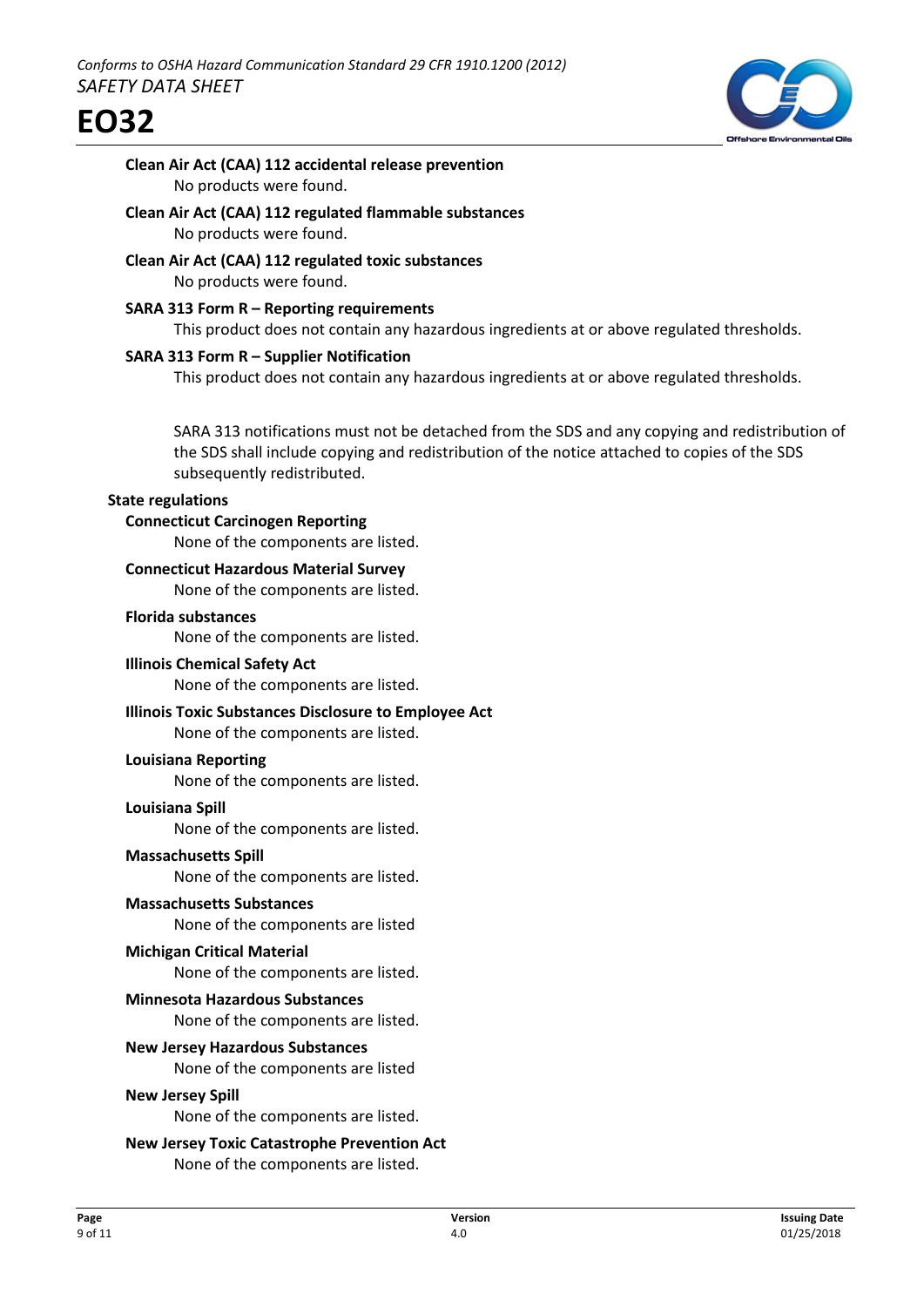



### **New York Acutely Hazardous Substances** None of the components are listed.

### **New York Toxic Chemical Release Reporting** None of the components are listed.

**Pennsylvania Right To Know Hazardous Substances** None of the components are listed

# **Rhode Island Hazardous Substances** None of the components are listed.

This product has been classified in accordance with the hazard criteria of the Controlled Products Regulations and the SDS contains all the information required by the Controlled Products Regulations.

# **16.Other Information including date of preparation or last revision.**

| <b>Changes from previous version</b> |  |
|--------------------------------------|--|
| <b>Updated Section 1.</b>            |  |

#### **Abbreviations and Acronyms.**

| <b>ATE</b>          | Acute Toxicity Estimate.                                                                                         |
|---------------------|------------------------------------------------------------------------------------------------------------------|
| <b>BCF</b>          | <b>Bioconcentration Factor.</b>                                                                                  |
| CAS                 | <b>Chemicals Abstract Service.</b>                                                                               |
| <b>CFR</b>          | Code of Federal Regulations                                                                                      |
| <b>DMEL</b>         | Derived Minimal effect Level                                                                                     |
| <b>DNEL</b>         | Derived No effect Level.                                                                                         |
| <b>DOT</b>          | Department of Transport.                                                                                         |
| ES                  | Exposure Scenario.                                                                                               |
| <b>GHS</b>          | Globally Harmonised System of Classification and Labelling of Chemicals.                                         |
| <b>IATA</b>         | International Air Transport Association.                                                                         |
| <b>IBC</b>          | Intermediate Bulk Container.                                                                                     |
| <b>IMDG</b>         | International Maritime Dangerous Goods.                                                                          |
| Koc                 | Soil Organic Carbon-Water Partitioning Coefficient.                                                              |
|                     |                                                                                                                  |
| <b>MARPOL</b>       | Marine Pollution.                                                                                                |
| <b>MARPOL 73/78</b> | International Convention for the Prevention of Pollution From Ships 1973 as<br>modified by the protocol of 1978. |
| <b>OECD</b>         | Organisation for Economic Cooperation and Development.                                                           |
| <b>OSHA</b>         | Occupational Safety and Health Administration                                                                    |
| PBT                 | Persistent, Bioaccumulative and Toxic.                                                                           |
| <b>PNEC</b>         | Predicted No Effect Concentration.                                                                               |
| SARA                | Superfund Amendments and Reauthorization Act                                                                     |
| STOT-RE             | Specific Target Organ Toxicity - Repeated Exposure.                                                              |
| STOT-SE             | Specific Target Organ Toxicity - Single Exposure.                                                                |
| <b>TDG</b>          | <b>Transportation of Dangerous Goods</b>                                                                         |
| <b>TWA</b>          | Time Weighted Average.                                                                                           |
| <b>UN</b>           | United Nations.                                                                                                  |